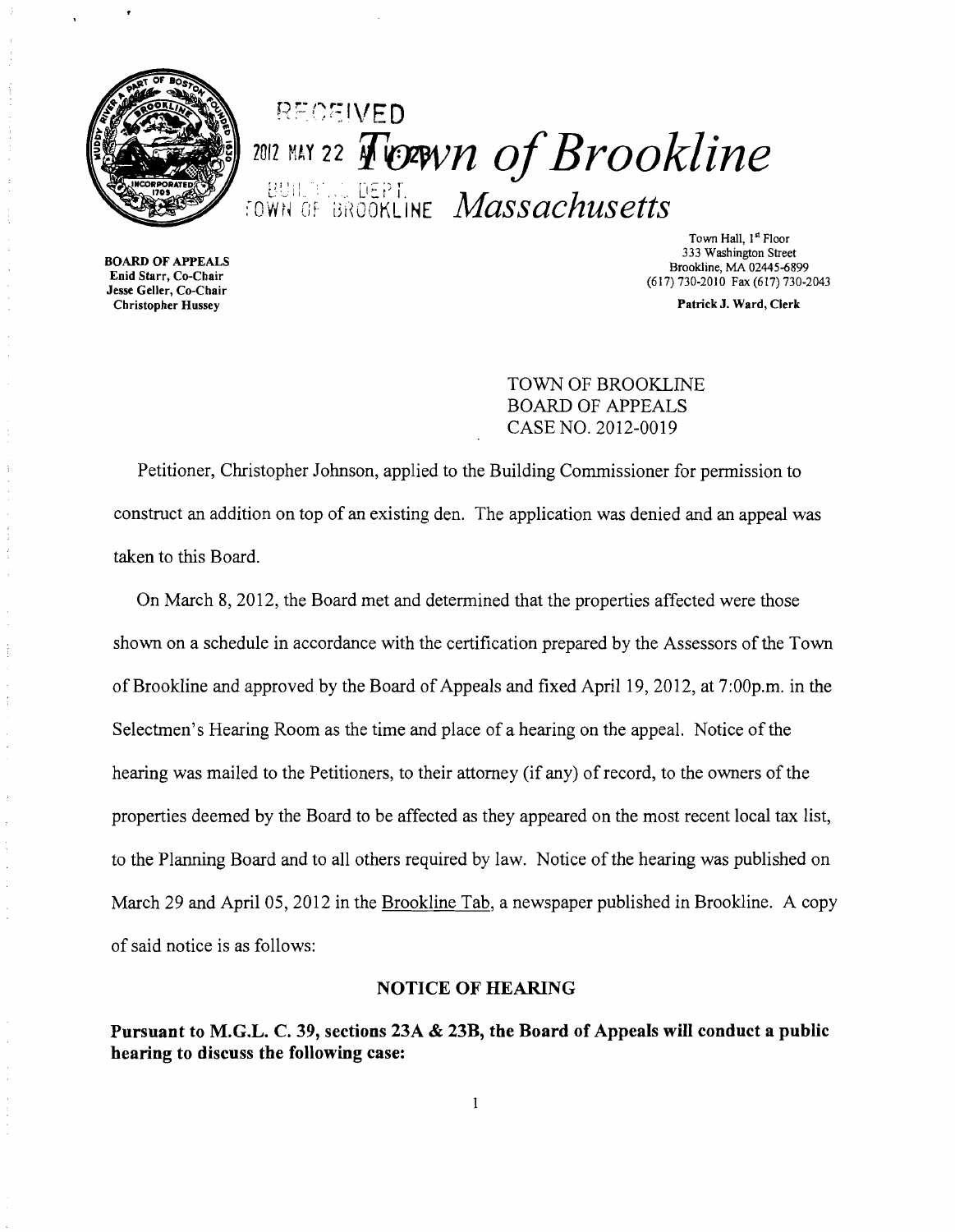Petitioner: Johnson, Christopher Owner: Johnson, Christopher Location of Premises: 17 GREENOUGH CIR Date of Hearing: April 19, 2012 Time of Hearing: 7:00 PM Place of Hearing: Selectmen's Hearing Room, 6th. floor

A public hearing will be held for a variance and/or special permit from:

- 1. 5.09.2.k; Design Review, special permit required.
- 2. 5.43; Exceptions to Yard and Setback regulations, special permit required.
- 3. 5.60; Side Yard Requirements, variance required.
- 4. 5.70; Rear Yard Requirements, variance required.
- 5. 8.02.2; Alteration or Extension, special permit required.

Of the Zoning By-Law to construct an addition above the existing single story den.

Said premise located in a T-6 (two family and attached single-family) residence district.

*Hearings, once opened, may be continued by the Chair to a date and time certain. No further notice will be mailed to abutters or advertised in the TAB. Questions regarding whether a hearing has been continued, or the date and time ofany hearing may be directed to the Zoning Administrator at* 617-734-2134 *or check meeting calendar at:http://calendars. town. brookline. ma. uslMasterTownCalandarl?FormID=*158.

*The Town of Brookline does not discriminate on the basis of disability in admission to, access to, or operations ofits programs, services or activities. Individuals who need auxiliary aidsfor effective communication in programs and services of the Town of Brookline are invited to make their needs known to the ADA Coordinator, Stephen Bressler, Town of Brookline, 11 Pierce Street, Brookline,* AM *02445. Telephone:* (617) *730-2330; TDD* (617) *730-2327.* 

### Enid Starr Jesse Geller Christopher Hussey

At the time and place specified in the notice, this Board held a public hearing. Present at the

hearing was Chairman, Jesse Geller and Board Members, Mark Zuroff and Christopher Hussey.

The Petitioner, Christopher Johnson, presented his case before the Board.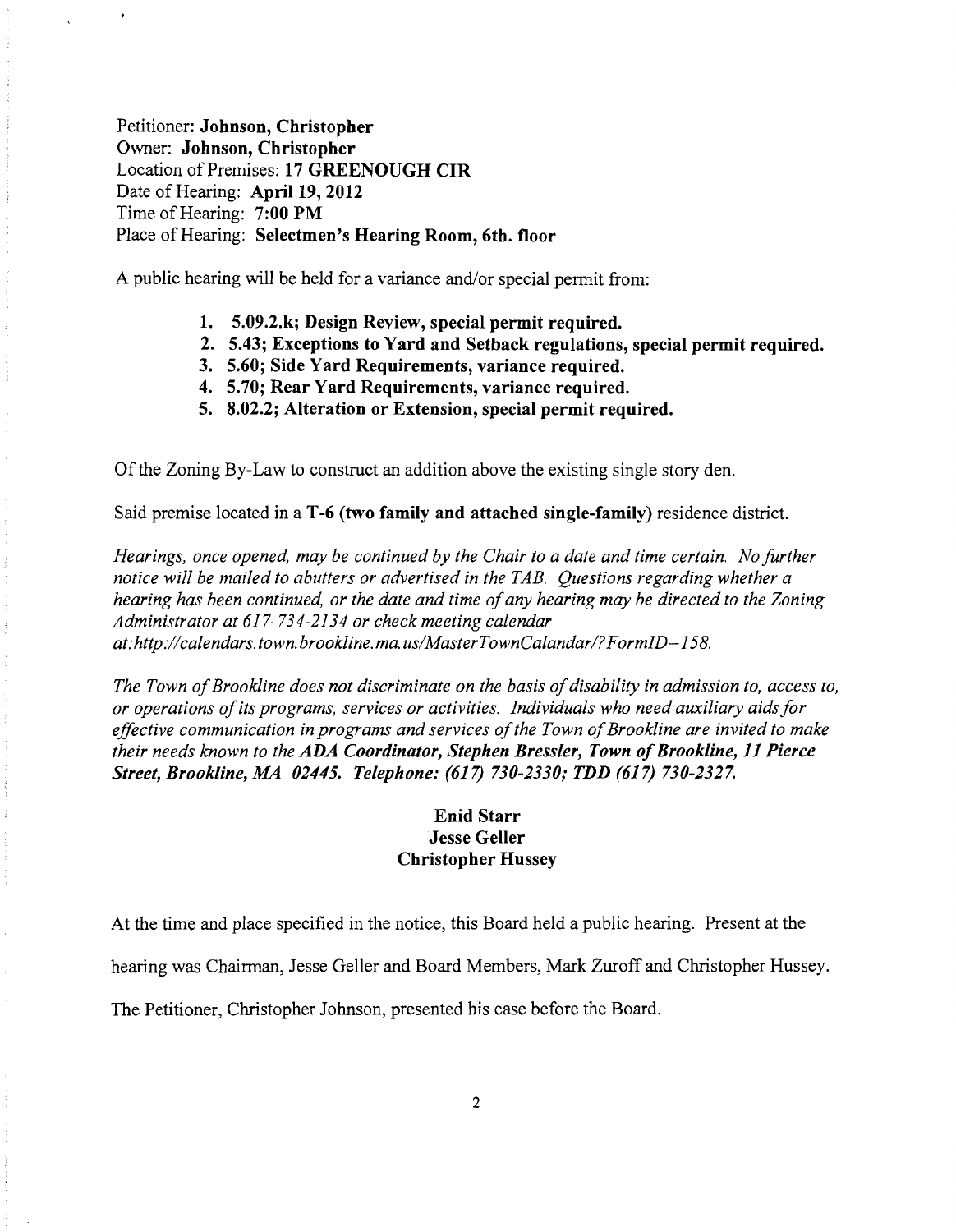Mr. Johnson described the property as a single-family house which is located on a cul-de-sac off of Washington Street. The property is located approximately one block from the intersection of Washington and Cypress Streets. Built in 1939, the house is a two and one half story Colonial Revival with a small pedimented entrance. A front-facing single-car garage is located to the left of the house. The surrounding neighborhood consists mostly of single and two-family houses on a range of lot sizes.

 $\frac{1}{2}$  $q \leftarrow q$ 

 $\frac{1}{2}$ 

 $\frac{1}{2}$ 

Mr. Johnson said he is looking to create an additional bathroom, guest bedroom and access to the attic. He intends to use the existing footprint of the house and make some changes to the exterior that would improve the aesthetics of the house. Mr. Johnson said he intends to change some windows and remove the built-in air conditioner. He said he sent out notice of his plans and of the special permit process to his abutters and was able to obtain letters of support from three abutters on Greenough Circle, but most importantly, from the abutter most impacted, at 15 Greenough Circle.

Board Member Hussey asked about the landscaping and removal of the airconditioning unit. The petitioner stated there may need to be one tree removed during construction but it would be replaced. Board Member Mark Zurroff asked if this addition was to add a master bedroom. The petitioner stated that they were taking an existing bedroom and dividing it in half to create a bathroom and a guestroom as well as bumping the master bedroom out an additional thirty feet.

The chairman asked if anyone wished to speak in favor of the application. Maydad Cohen of 15 Greenough Circle spoke in favor of the project. Mr. Cohen said the project was well thought out and he is supportive.

3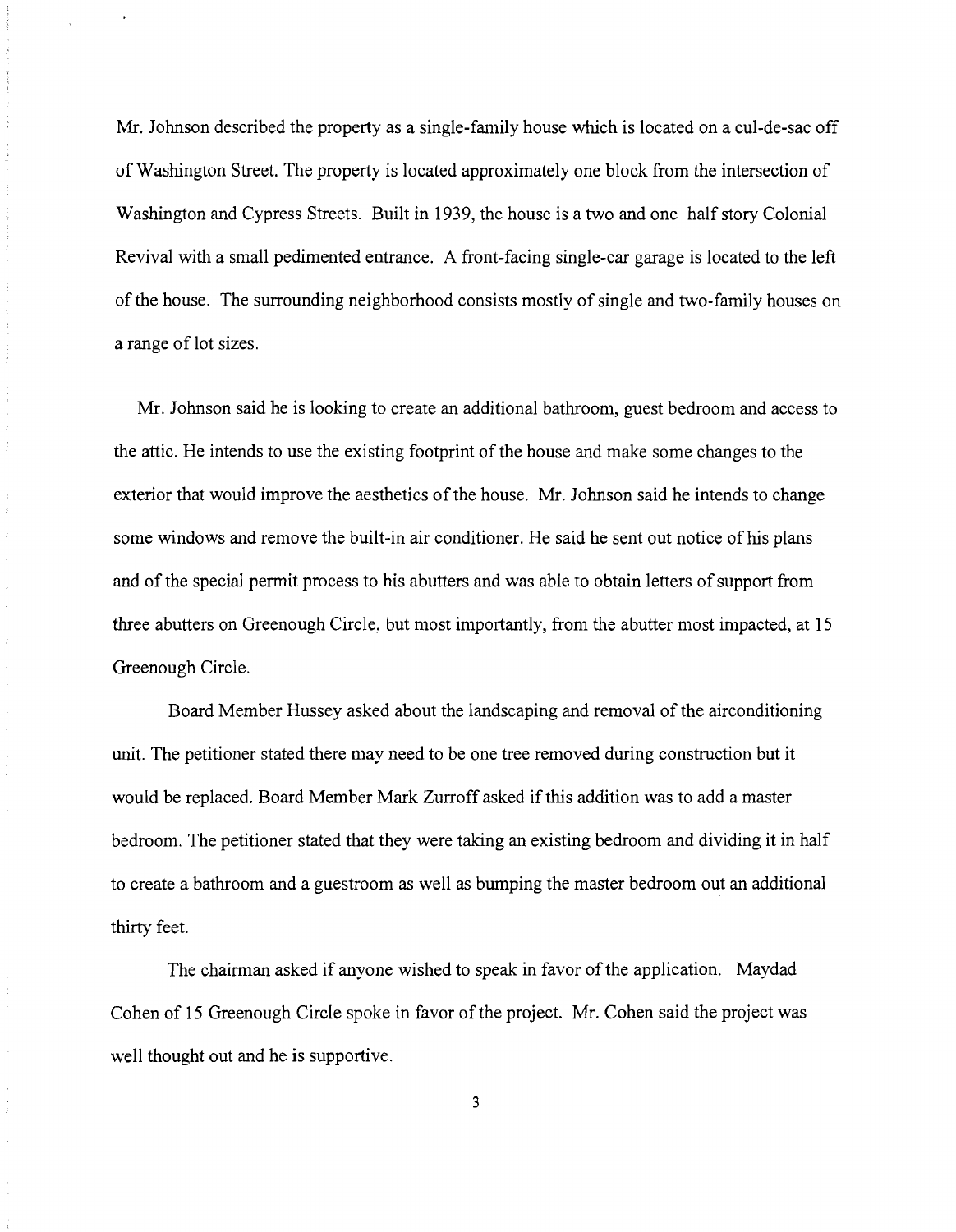The Chairman asked if anyone wished to speak in opposition to the application. No one rose to

speak.

 $\mathbf{r} = \mathbf{r}$ 

Lara Curtis Hayes, Planner, delivered the findings of the Planning Board.

|  |  | Section 5.60 – Side Yard Setback        |
|--|--|-----------------------------------------|
|  |  | <b>Section 5.70 – Rear Yard Setback</b> |

| <b>Dimensional Requirements</b> | <b>Required</b> | Existing | Proposed | Relief          |  |  |
|---------------------------------|-----------------|----------|----------|-----------------|--|--|
| Side Yard Setback               | 7.5'            | 6 9'     | 6.9"     | Special Permit* |  |  |
| <b>Rear Yard Setback</b>        | 30'             | 22.8'    | 22.8'    | Special Permit* |  |  |

\* Under Section 5.43, the Board of Appeals may waive yard and setback requirements if a counterbalancing amenity is provided. The applicant is proposing to install additional landscaping to help screen the addition as a counterbalancing amenity.

## Section  $8.02.2 -$  Alteration or Extension

A special permit is required to alter a pre-existing non-conforming structure or use.

Ms. Curtis Hayes said the Planning Board is supportive of this proposal. The new addition is well integrated into the structure and style of the existing house and will improve the appearance of the house. The existing single story addition has a somewhat awkward appearance that will also be substantially improved when the windows are reconfigured. The Planning Board notes the applicant has received letters of support from several of the neighbors, including the neighbors at 15 Greenough Circle who will be most impacted by the renovation.

### Therefore, the Planning Board recommends approval of the plans by Hamlin & Co., dated *2/6/2012,* subject to the following conditions:

- 1. Prior to the issuance of a building permit, the applicant shall submit final plans and elevations subject to the review and approval of the Assistant Director of Regulatory Planning.
- 2. Prior to the issuance of a building permit, the applicant shall submit a final landscape plan indicating all counterbalancing amenities subject to the review and approval of the Assistant Director of Regulatory Planning.
- 3. Prior to the issuance of a building permit, the applicant shall submit to the Building Commissioner for review and approval for conformance to the Board of Appeals decision: I) a final site plan stamped and signed by a registered engineer or land surveyor; 2) final building elevations stamped and signed by a registered architect; and 3) evidence that the Board of Appeals decision has been recorded at the Registry of Deeds.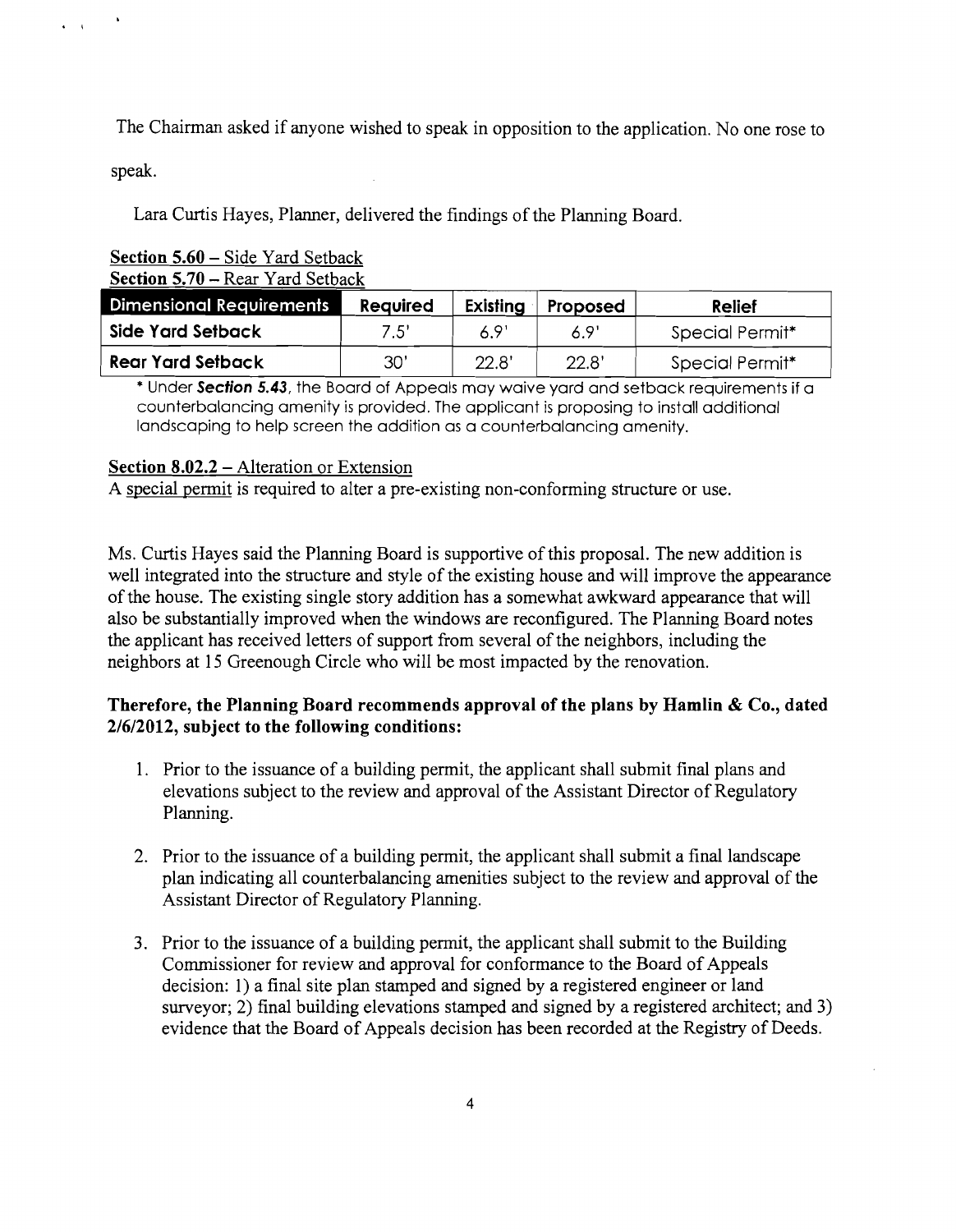Lara Curtis Hayes delivered the Building Departments comments on behalf of Chief Building Inspector Michael Yanovitch. She indicated that the Building Department has no issue with the request for relief; however the applicant would need additional structural drawings detailing the cantilever at the rear of the house.

During deliberations, Board Member Hussey noted that he was glad to see the counterbalancing amenities proposed are more than just landscaping. Board Member Zuroff was supportive.

The Board, having deliberated on this matter and having considered the foregoing testimony, concludes that all the requested relief could be granted by special permit. The Board found that that the petitioner has satisfied the requirements necessary for relief under **Sections 5.43, 8.02.2,**  and **9.05** of the Zoning By-Law and made the following specific findings pursuant to **Section 9.05** of the Zoning By-Law:

- a. The specific site is an appropriate location for such a use, structure, or condition.
- b. The use as developed will not adversely affect the neighborhood.
- c. There will be no nuisance or serious hazard to vehicles or pedestrians.
- d. Adequate and appropriate facilities will be provided for the proper operation of the proposed use.

Accordingly, the Board voted unanimously to grant the requested relief subject to the

following conditions:

 $\cdot$   $\cdot$ 

 $\bullet$ 

1. Prior to the issuance of a building permit, the applicant shall submit final plans and elevations subject to the review and approval of the Assistant Director of Regulatory Planning.